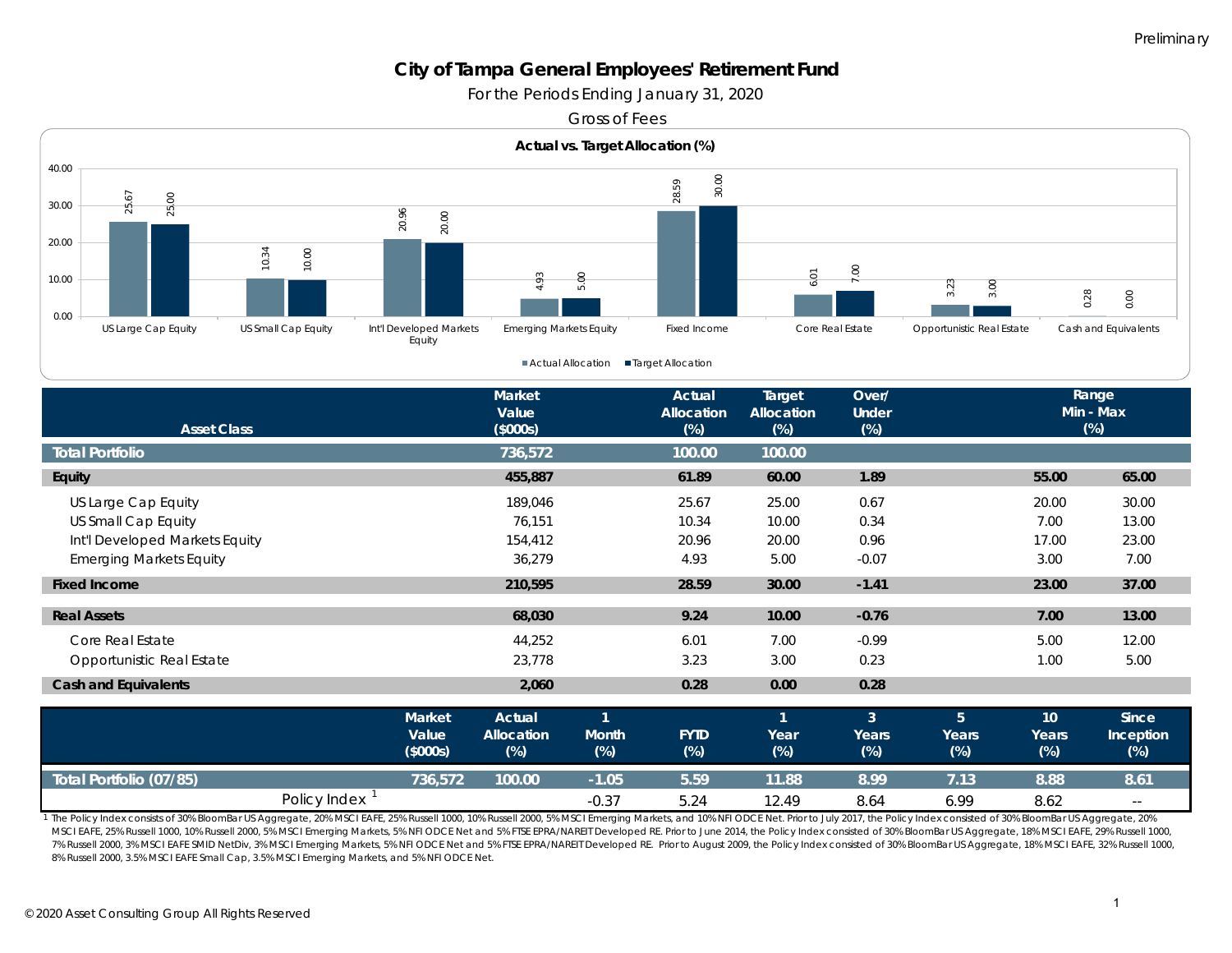*For the Periods Ending January 31, 2020*

Gross of Fees

|                                          | <b>Market</b><br>Value<br>(\$000s) | Actual<br><b>Allocation</b><br>$(\%)$ | $\mathbf{1}$<br><b>Month</b><br>$(\%)$ | <b>FYTD</b><br>$(\%)$ | $\mathbf{1}$<br>Year<br>$(\%)$ | $\overline{3}$<br>Years<br>$(\%)$ | 5 <sup>5</sup><br>Years<br>$(\%)$ | 10 <sup>°</sup><br>Years<br>$(\%)$ | <b>Since</b><br>Inception<br>$(\%)$ |
|------------------------------------------|------------------------------------|---------------------------------------|----------------------------------------|-----------------------|--------------------------------|-----------------------------------|-----------------------------------|------------------------------------|-------------------------------------|
| Total Portfolio (07/85)                  | 736,572                            | 100.00                                | $-1.05$                                | 5.59                  | 11.88                          | 8.99                              | 7.13                              | 8.88                               | 8.61                                |
| Policy Index <sup>1</sup>                |                                    |                                       | $-0.37$                                | 5.24                  | 12.49                          | 8.64                              | 6.99                              | 8.62                               | $\sim$ $-$                          |
| US Large Cap Equity (04/02)              | 189,046                            | 25.67                                 | $-1.19$                                | 8.70                  | 17.33                          | 14.92                             | 12.84                             | 14.41                              | 9.23                                |
|                                          | Russell 1000                       |                                       | 0.11                                   | 9.16                  | 21.39                          | 14.33                             | 12.13                             | 13.97                              | 8.34                                |
| US Small Cap Equity (01/99)              | 76,151                             | 10.34                                 | $-2.26$                                | 8.22                  | 15.42                          | 9.98                              | 9.66                              | 13.47                              | 11.07                               |
|                                          | Russell 2000                       |                                       | $-3.21$                                | 6.41                  | 9.21                           | 7.28                              | 8.23                              | 11.88                              | 8.00                                |
| Non US Equity (03/03)                    | 190,690                            | 25.89                                 | $-2.97$                                | 7.13                  | 13.68                          | 8.51                              | 5.62                              | 6.31                               | 8.42                                |
| Non-US Equity Index <sup>2</sup>         |                                    |                                       | $-2.60$                                | 6.13                  | 10.97                          | 8.34                              | 5.55                              | 6.13                               | 8.86                                |
| Fixed Income (10/84)                     | 210,595                            | 28.59                                 | 0.96                                   | 2.42                  | 8.21                           | 4.77                              | 2.76                              | 3.94                               | 6.53                                |
| <b>BloomBar US Aggregate</b>             |                                    |                                       | 1.92                                   | 2.11                  | 9.64                           | 4.62                              | 3.01                              | 3.79                               | 7.02                                |
| Real Assets (07/02)                      | 68,030                             | 9.24                                  | 0.00                                   | 0.19                  | 0.77                           | 5.41                              | 5.28                              | 9.22                               | 7.67                                |
| Real Assets Composite Index <sup>3</sup> |                                    |                                       | 0.00                                   | 1.29                  | 4.41                           | 6.44                              | 6.13                              | 10.03                              | $\sim$ $\sim$                       |
| Cash and Equivalents (06/93)             | 2,060                              | 0.28                                  | 0.14                                   | 0.61                  | 2.19                           | 1.70                              | 1.19                              | 0.69                               | 2.81                                |
| US T-Bills 90 Day                        |                                    |                                       | 0.13                                   | 0.59                  | 2.22                           | 1.70                              | 1.10                              | 0.59                               | 2.58                                |

1 The Policy Index consists of 30% BloomBar US Aggregate, 20% MSCI EAFE, 25% Russell 1000, 10% Russell 2000, 5% MSCI Emerging Markets, and 10% NFI ODCE Net. Prior to July 2017, the Policy Index consisted of 30% BloomBar US MSCI EAFE, 25% Russell 1000, 10% Russell 2000, 5% MSCI Emerging Markets, 5% NFI ODCE Net and 5% FTSE EPRA/NAREIT Developed RE. Prior to June 2014, the Policy Index consisted of 30% BloomBar US Aggregate, 18% MSCI EAFE, 29% 7% Russell 2000, 3% MSCI EAFE SMID NetDiv, 3% MSCI Emerging Markets, 5% NFI ODCE Net and 5% FTSE EPRA/NAREIT Developed RE. Prior to August 2009, the Policy Index consisted of 30% BloomBar US Aggregate, 18% MSCI EAFE, 32% R 8% Russell 2000, 3.5% MSCI EAFE Small Cap, 3.5% MSCI Emerging Markets, and 5% NFI ODCE Net.

2 The Non US Equity Index consists of 80% MSCI EAFE and 20% MSCI Emerging Markets Index. Prior to June 2014, the Non U.S. Equity Policy Index consisted of 75% MSCI EAFE, 12.5% MSCI EAFE SMID NetDiv, and 12.5% MSCI Emerging

<sup>3</sup> The Real Assets Composite Index consists of 100% NFI ODCE Net. Prior to July 2017, the Real Assets Composite Index consisted of 50% NFI ODCE Net and 50% FTSE EPRA/NAREIT Developed RE Index.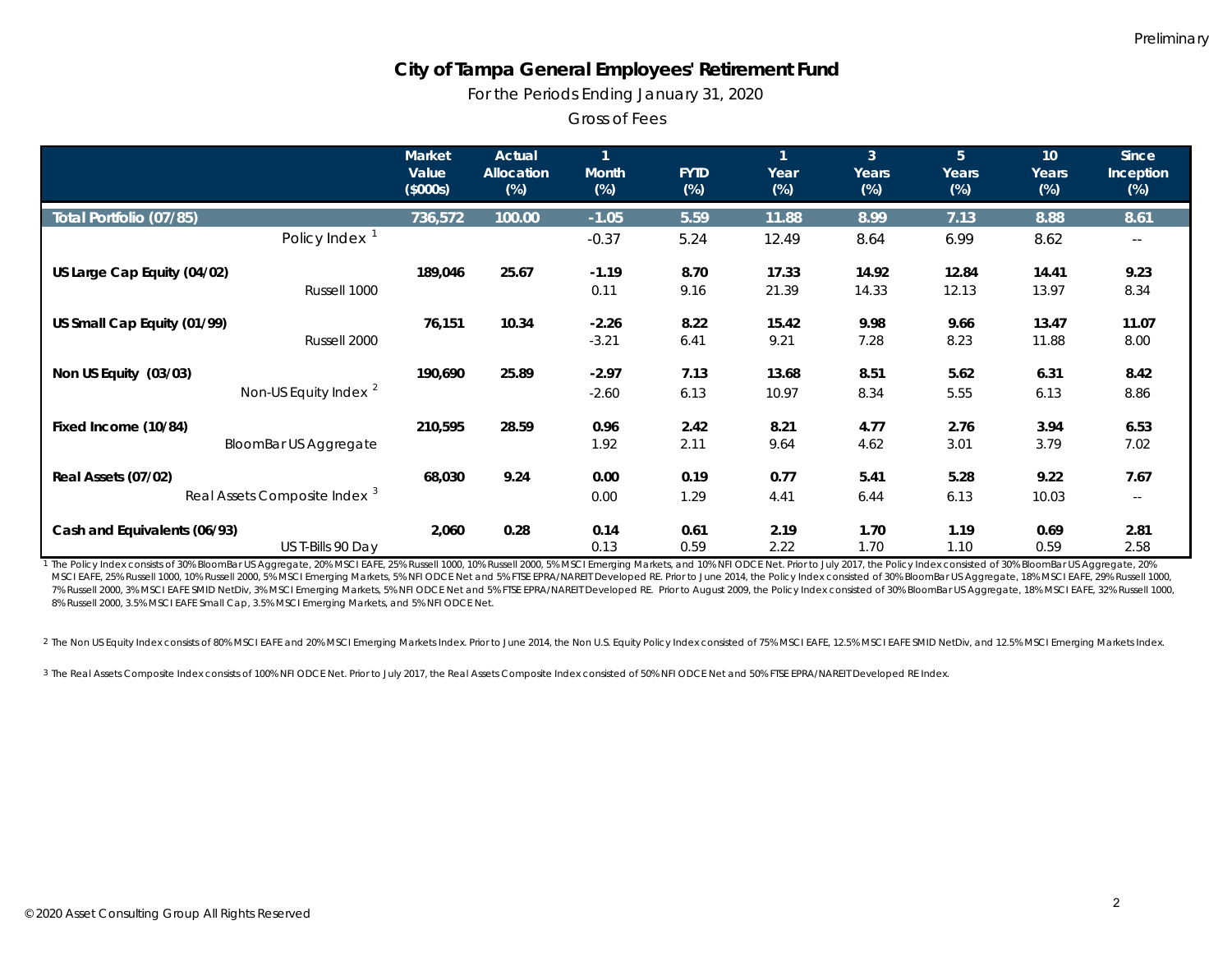*For the Periods Ending January 31, 2020*

Gross of Fees

|                                            | <b>Market</b><br>Value | <b>Actual</b><br><b>Allocation</b> | $\mathbf{1}$<br><b>Month</b> | <b>FYTD</b> | $\mathbf{1}$<br>Year | 3 <sup>1</sup><br>Years  | 5 <sup>5</sup><br>Years | 10 <sup>°</sup><br>Years                      | <b>Since</b><br>Inception |
|--------------------------------------------|------------------------|------------------------------------|------------------------------|-------------|----------------------|--------------------------|-------------------------|-----------------------------------------------|---------------------------|
|                                            | (\$000s)               | $(\%)$                             | $(\%)$                       | $(\%)$      | (%)                  | $(\%)$                   | $(\%)$                  | $(\%)$                                        | $(\%)$                    |
| US Large Cap Equity (04/02)                | 189,046                | 25.67                              | $-1.19$                      | 8.70        | 17.33                | 14.92                    | 12.84                   | 14.41                                         | 9.23                      |
| Russell 1000                               |                        |                                    | 0.11                         | 9.16        | 21.39                | 14.33                    | 12.13                   | 13.97                                         | 8.34                      |
| Loomis Sayles Large Cap Growth (08/18)     | 95,400                 | 12.95                              | 0.82                         | 10.89       | 23.20                | $\overline{\phantom{a}}$ | $- -$                   | $\mathord{\hspace{1pt}\text{--}\hspace{1pt}}$ | 14.53                     |
| Russell 1000 Growth                        |                        |                                    | 2.24                         | 13.09       | 27.94                | 20.04                    | 15.49                   | 15.99                                         | 15.66                     |
| Dodge & Cox Incorporated (04/02)           | 93,646                 | 12.71                              | $-3.15$                      | 6.55        | 11.74                | 9.36                     | 10.58                   | 12.79                                         | 8.80                      |
| Russell 1000 Value                         |                        |                                    | $-2.15$                      | 5.10        | 14.88                | 8.63                     | 8.70                    | 11.87                                         | 7.49                      |
| US Small Cap Equity (01/99)                | 76,151                 | 10.34                              | $-2.26$                      | 8.22        | 15.42                | 9.98                     | 9.66                    | 13.47                                         | 11.07                     |
| Russell 2000                               |                        |                                    | $-3.21$                      | 6.41        | 9.21                 | 7.28                     | 8.23                    | 11.88                                         | 8.00                      |
| WTC SC 2000 (01/99)                        | 36,974                 | 5.02                               | $-1.93$                      | 9.03        | 18.20                | 12.26                    | 11.68                   | 16.03                                         | 11.77                     |
| Russell 2000                               |                        |                                    | $-3.21$                      | 6.41        | 9.21                 | 7.28                     | 8.23                    | 11.88                                         | 8.00                      |
| ClariVest Asset Management (07/07)         | 20,059                 | 2.72                               | $-0.44$                      | 11.20       | 15.13                | 11.45                    | 11.00                   | 14.72                                         | 7.64                      |
| Russell 2000 Growth                        |                        |                                    | $-1.10$                      | 10.17       | 13.91                | 11.48                    | 9.60                    | 13.40                                         | 8.27                      |
| LMCG Small Cap Value (07/16)               | 19,118                 | 2.60                               | $-4.71$                      | 3.78        | 9.74                 | 3.98                     | $\sim$ $\sim$           | $\mathord{\hspace{1pt}\text{--}\hspace{1pt}}$ | 8.51                      |
| Russell 2000 Value                         |                        |                                    | $-5.39$                      | 2.64        | 4.38                 | 3.10                     | 6.71                    | 10.28                                         | 8.76                      |
| Non US Equity (03/03)                      | 190,690                | 25.89                              | $-2.97$                      | 7.13        | 13.68                | 8.51                     | 5.62                    | 6.31                                          | 8.42                      |
| Non-US Equity Index <sup>2</sup>           |                        |                                    | $-2.60$                      | 6.13        | 10.97                | 8.34                     | 5.55                    | 6.13                                          | 8.86                      |
| Int'l Developed Markets Equity             |                        |                                    |                              |             |                      |                          |                         |                                               |                           |
| Marathon-London International Fund (08/15) | 77,976                 | 10.59                              | $-2.69$                      | 7.17        | 12.90                | 8.00                     | $\sim$                  | $\mathord{\hspace{1pt}\text{--}\hspace{1pt}}$ | 4.76                      |
| <b>MSCI EAFE NetDiv</b>                    |                        |                                    | $-2.09$                      | 5.91        | 12.10                | 7.76                     | 5.12                    | 5.76                                          | 4.09                      |
| <b>MSCI EAFE Value</b>                     |                        |                                    | $-3.60$                      | 3.99        | 5.55                 | 4.79                     | 3.44                    | 4.68                                          | 2.36                      |
| Fisher Investments (07/03)                 | 76,436                 | 10.38                              | $-2.86$                      | 7.86        | 16.86                | 9.18                     | 6.22                    | 7.29                                          | 8.15                      |
| <b>MSCI EAFE</b>                           |                        |                                    | $-2.08$                      | 5.96        | 12.68                | 8.30                     | 5.63                    | 6.25                                          | 7.39                      |
| <b>MSCI EAFE Growth</b>                    |                        |                                    | $-0.57$                      | 7.86        | 19.95                | 11.83                    | 7.74                    | 7.74                                          | 7.91                      |
| <b>Emerging Markets Equity</b>             |                        |                                    |                              |             |                      |                          |                         |                                               |                           |
| Aberdeen Asset Management (06/08)          | 36,279                 | 4.93                               | $-3.78$                      | 5.53        | 9.18                 | 8.08                     | 5.02                    | 6.53                                          | 5.25                      |
| <b>MSCI Emerging Markets</b>               |                        |                                    | $-4.66$                      | 6.71        | 4.21                 | 8.28                     | 4.87                    | 4.14                                          | 1.65                      |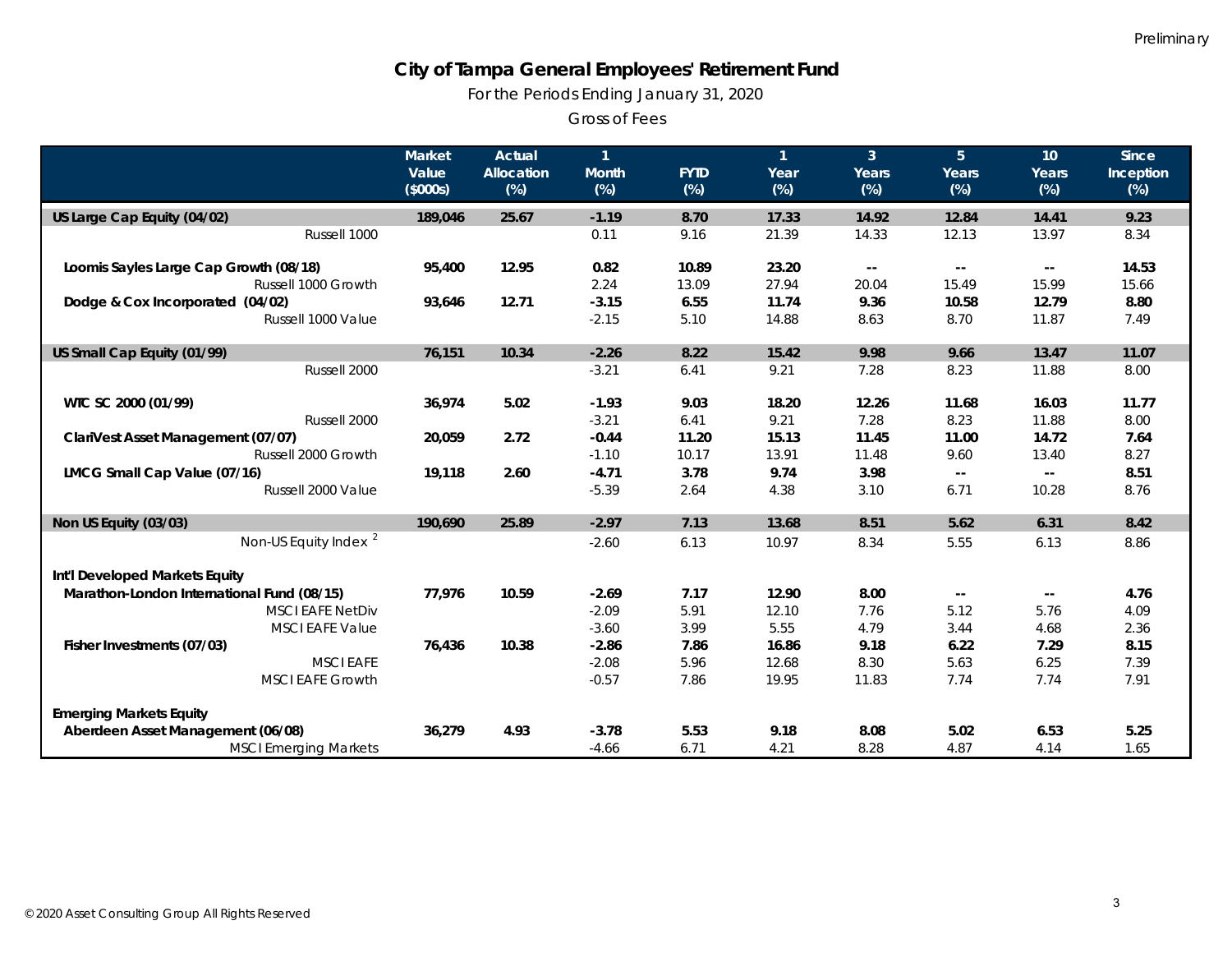*For the Periods Ending January 31, 2020*

Gross of Fees

|                                                  | Market<br>Value<br>(\$000s) | <b>Actual</b><br>Allocation<br>$(\%)$ | $\mathbf{1}$<br><b>Month</b><br>$(\%)$ | <b>FYTD</b><br>(%) | $\mathbf{1}$<br>Year<br>$(\%)$ | 3 <sup>1</sup><br>Years<br>(%) | 5 <sup>5</sup><br>Years<br>(%) | 10<br>Years<br>$(\%)$    | <b>Since</b><br>Inception<br>$(\%)$ |
|--------------------------------------------------|-----------------------------|---------------------------------------|----------------------------------------|--------------------|--------------------------------|--------------------------------|--------------------------------|--------------------------|-------------------------------------|
|                                                  |                             |                                       |                                        |                    |                                |                                |                                |                          |                                     |
| Fixed Income (10/84)                             | 210,595                     | 28.59                                 | 0.96                                   | 2.42               | 8.21                           | 4.77                           | 2.76                           | 3.94                     | 6.53                                |
| <b>Barclays US Aggregate</b>                     |                             |                                       | 1.92                                   | 2.11               | 9.64                           | 4.62                           | 3.01                           | 3.79                     | 7.02                                |
| Taplin, Canida & Habacht (03/97)                 | 72,310                      | 9.82                                  | 1.88                                   | 2.63               | 10.56                          | 5.06                           | 3.39                           | 4.40                     | 5.62                                |
| <b>BloomBar US Aggregate</b>                     |                             |                                       | 1.92                                   | 2.11               | 9.64                           | 4.62                           | 3.01                           | 3.79                     | 5.20                                |
| State Street Global Advisors (06/03)             | 71,960                      | 9.77                                  | 1.94                                   | 2.12               | 9.69                           | 4.65                           | 3.04                           | 3.81                     | 4.18                                |
| <b>BloomBar US Aggregate</b>                     |                             |                                       | 1.92                                   | 2.11               | 9.64                           | 4.62                           | 3.01                           | 3.79                     | 4.11                                |
| Brandywine (02/12)                               | 66,326                      | 9.00                                  | $-1.05$                                | 2.52               | 4.02                           | 4.38                           | 1.68                           | $\overline{\phantom{m}}$ | 2.59                                |
| <b>FTSE World Govt Bond</b>                      |                             |                                       | 1.62                                   | 1.26               | 6.12                           | 4.33                           | 2.42                           | 2.00                     | 0.91                                |
| Real Assets (07/02)                              | 68,030                      | 9.24                                  | 0.00                                   | 0.19               | 0.77                           | 5.41                           | 5.28                           | 9.22                     | 7.67                                |
| Real Assets Composite Index <sup>3</sup>         |                             |                                       | 0.00                                   | 1.29               | 4.41                           | 6.44                           | 6.13                           | 10.03                    | $\overline{\phantom{m}}$            |
| <b>Core Real Estate</b>                          |                             |                                       |                                        |                    |                                |                                |                                |                          |                                     |
| UBS Global Asset Management (09/00) <sup>4</sup> | 44,252                      | 6.01                                  | 0.00                                   | 0.05               | $-2.11$                        | 3.64                           | 6.15                           | 9.24                     | 7.74                                |
| <b>NFI ODCE Net</b>                              |                             |                                       | 0.00                                   | 1.29               | 4.41                           | 6.14                           | 7.99                           | 10.39                    | 7.07                                |
| <b>Opportunistic Real Estate</b>                 |                             |                                       |                                        |                    |                                |                                |                                |                          |                                     |
| Blackstone $(07/17)^5$                           | 23,778                      | 3.23                                  | 0.00                                   | 0.45               | 6.59                           | $- -$                          | $-$                            | $- -$                    | 8.56                                |
| <b>NFI ODCE Net</b>                              |                             |                                       | 0.00                                   | 1.29               | 4.41                           | 6.14                           | 7.99                           | 10.39                    | 5.93                                |
| Cash and Equivalents (06/93)                     | 2,060                       | 0.28                                  | 0.14                                   | 0.61               | 2.19                           | 1.70                           | 1.19                           | 0.69                     | 2.81                                |

Dates behind managers reflect the first full month of performance.

FYTD: Fiscal year ending September.

4 Market value as of 12/31/19. Updated valuation available quarterly.

5 Market value as of 09/30/19. Quarterly valuation available 45 days after quarter-end.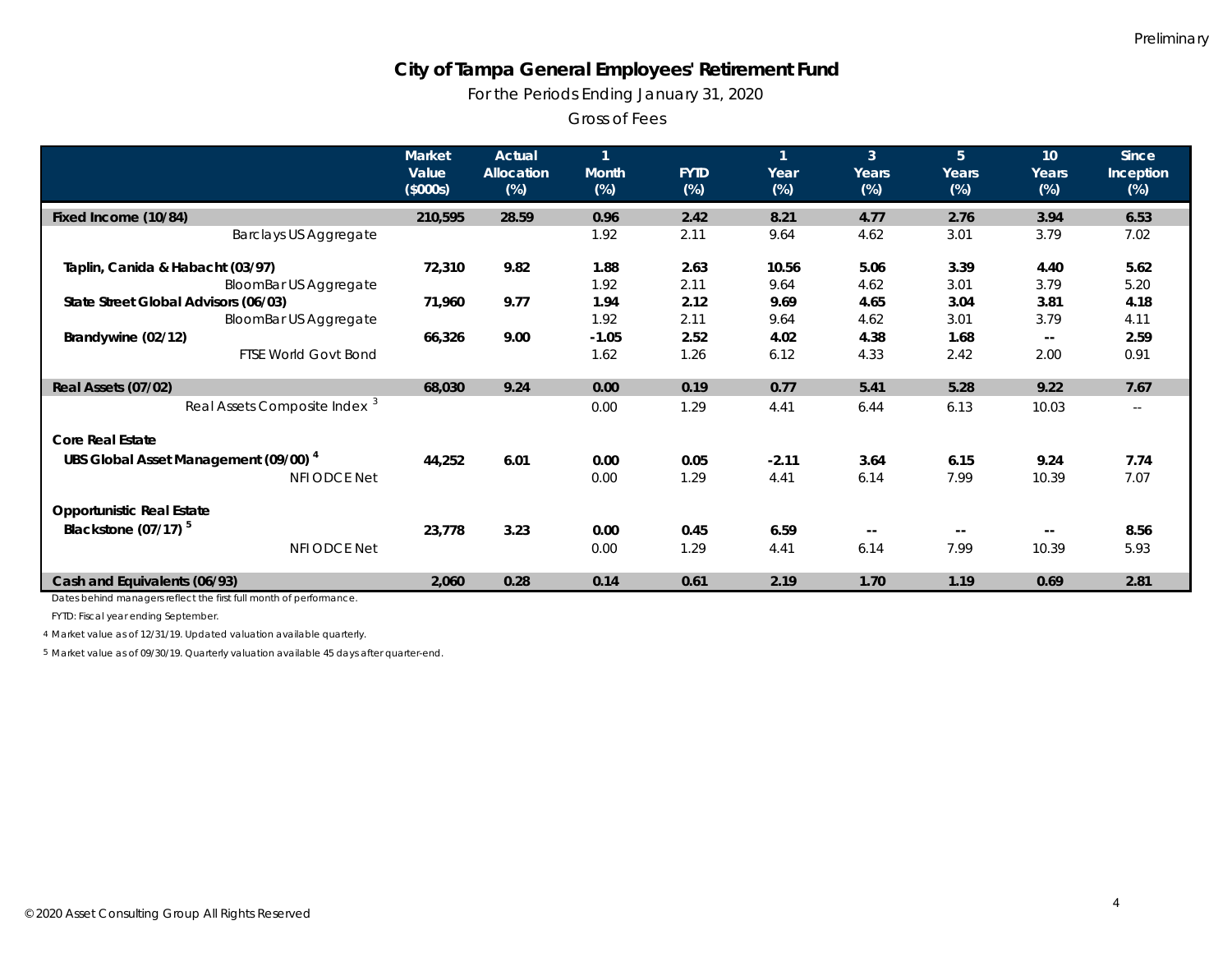# **Market Overview** *For the Periods Ending January 31, 2020*

|                                  | $\overline{1}$ |             | $\mathbf{1}$ | 3 <sup>1</sup> | $\overline{5}$ | 10     |
|----------------------------------|----------------|-------------|--------------|----------------|----------------|--------|
|                                  | Month          | <b>FYTD</b> | Year         | Years          | Years          | Years  |
|                                  | $(\%)$         | $(\%)$      | $(\%)$       | $(\%)$         | $(\%)$         | $(\%)$ |
| <b>Equity Markets - Core</b>     |                |             |              |                |                |        |
| S&P 500                          | $-0.04$        | 9.03        | 21.68        | 14.54          | 12.37          | 13.97  |
| Russell 1000                     | 0.11           | 9.16        | 21.39        | 14.33          | 12.13          | 13.97  |
| Russell 2000                     | $-3.21$        | 6.41        | 9.21         | 7.28           | 8.23           | 11.88  |
| Russell 2500                     | $-2.03$        | 6.33        | 12.25        | 9.08           | 8.93           | 12.73  |
| Russell Mid Cap                  | $-0.80$        | 6.21        | 16.89        | 10.87          | 9.50           | 13.49  |
| <b>Equity Markets - Growth</b>   |                |             |              |                |                |        |
| S&P 500 Growth                   | 2.27           | 10.78       | 24.74        | 18.39          | 14.41          | 15.64  |
| Russell 1000 Growth              | 2.24           | 13.09       | 27.94        | 20.04          | 15.49          | 15.99  |
| Russell 2000 Growth              | $-1.10$        | 10.17       | 13.91        | 11.48          | 9.60           | 13.40  |
| Russell 2500 Growth              | 0.11           | 10.69       | 18.67        | 14.32          | 11.21          | 14.50  |
| Russell Mid Cap Growth           | 0.94           | 9.19        | 22.64        | 16.44          | 12.19          | 14.81  |
| NASDAQ Comp                      | 1.99           | 14.40       | 25.67        | 17.68          | 14.57          | 15.60  |
| <b>Equity Markets - Value</b>    |                |             |              |                |                |        |
| S&P 500 Value                    | $-2.64$        | 7.03        | 18.30        | 10.25          | 9.93           | 12.09  |
| Russell 1000 Value               | $-2.15$        | 5.10        | 14.88        | 8.63           | 8.70           | 11.87  |
| Russell 2000 Value               | $-5.39$        | 2.64        | 4.38         | 3.10           | 6.71           | 10.28  |
| Russell 2500 Value               | $-3.64$        | 3.17        | 7.10         | 4.63           | 6.93           | 11.14  |
| Russell Mid Cap Value            | $-1.95$        | 4.29        | 12.96        | 6.80           | 7.50           | 12.50  |
| <b>International Markets</b>     |                |             |              |                |                |        |
| <b>MSCI EAFE NetDiv</b>          | $-2.09$        | 5.91        | 12.10        | 7.76           | 5.12           | 5.76   |
| <b>MSCI EAFE Growth</b>          | $-0.57$        | 7.86        | 19.95        | 11.83          | 7.74           | 7.74   |
| <b>MSCI EAFE Value</b>           | $-3.60$        | 3.99        | 5.55         | 4.79           | 3.44           | 4.68   |
| MSCI World ex US                 | $-1.92$        | 5.84        | 12.73        | 8.13           | 5.62           | 6.14   |
| <b>MSCI World</b>                | $-0.58$        | 8.05        | 18.40        | 12.08          | 9.62           | 10.48  |
| <b>MSCI Emerging Markets</b>     | $-4.66$        | 6.71        | 4.21         | 8.28           | 4.87           | 4.14   |
| <b>Fixed Income</b>              |                |             |              |                |                |        |
| ICE BofA ML 1 Yr Treasury Note   | 0.24           | 0.83        | 2.90         | 1.81           | 1.27           | 0.83   |
| ICE BofA ML High Yield Master II | 0.00           | 2.61        | 9.39         | 5.85           | 5.99           | 7.34   |
| BloomBar Intermediate Agg        | 1.21           | 1.68        | 7.05         | 3.61           | 2.55           | 3.13   |
| <b>BloomBar US Aggregate</b>     | 1.92           | 2.11        | 9.64         | 4.62           | 3.01           | 3.79   |
| BloomBar Intermediate G/C        | 1.42           | 1.80        | 7.39         | 3.63           | 2.52           | 3.06   |
| <b>BloomBar US Credit</b>        | 2.34           | 3.41        | 13.99        | 6.45           | 4.29           | 5.40   |
| FTSE World Govt Bond             | 1.62           | 1.26        | 6.12         | 4.33           | 2.42           | 2.00   |
| <b>Real Assets</b>               |                |             |              |                |                |        |
| NFI ODCE Net                     | 0.00           | 1.29        | 4.41         | 6.14           | 7.99           | 10.39  |